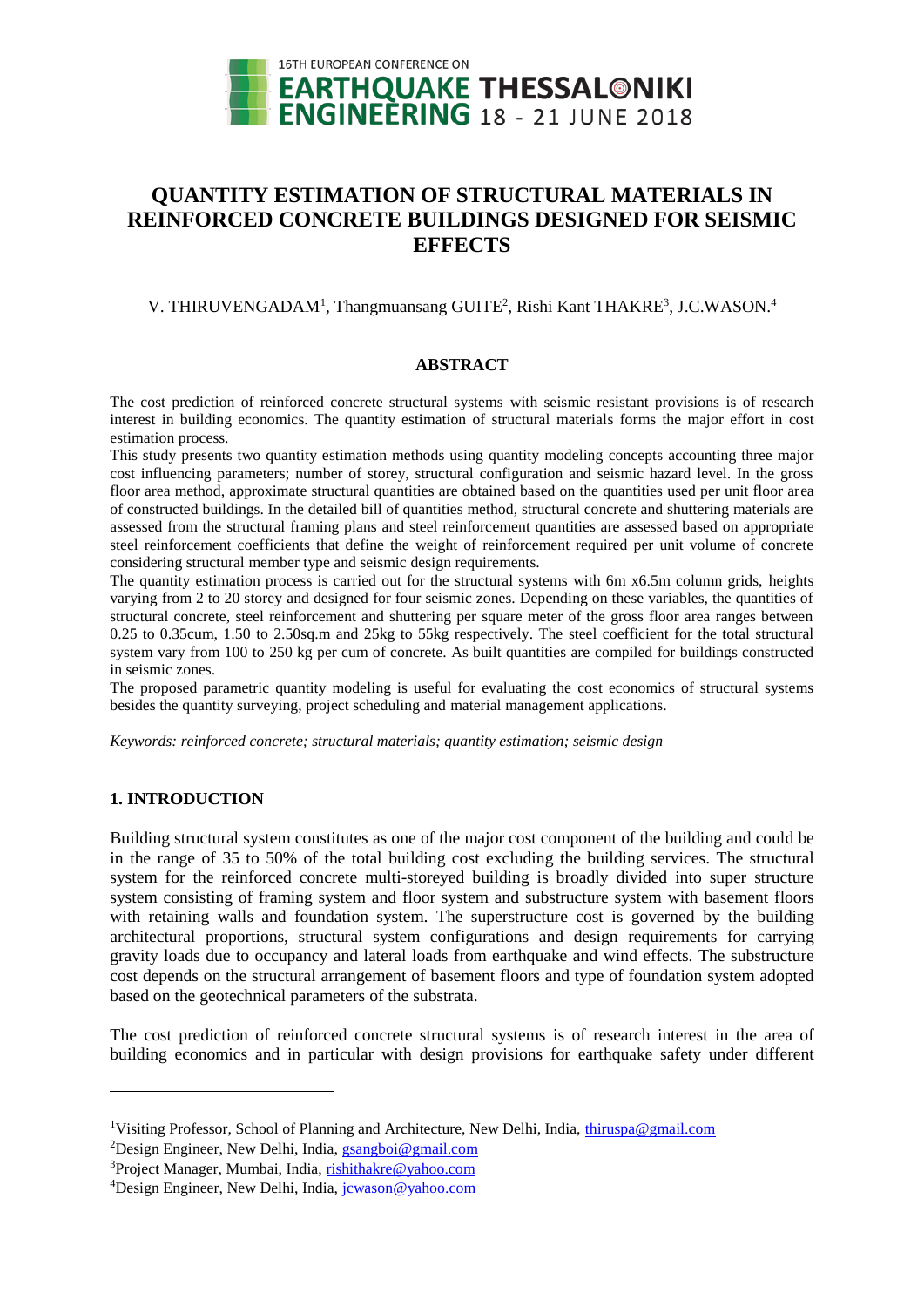levels of seismic hazards. The structural materials used for the construction of the cast-in-situ reinforced concrete structural system are; the structural concrete, steel reinforcement bars and the shuttering materials and the quantity estimation of these structural materials in slab, beam, column and shear wall components that constitutes the structural system is the major effort in the cost estimation process.

This paper deals with the methods of quantity estimation of structural materials in the super structure system of the commonly adopted cast-in-situ reinforced concrete framed buildings in the height range of 2 to 20 storey designed for different levels of seismic effects. In the first method, called floor area method, the approximate quantities per unit gross floor area (GFA) of the proposed building are assessed based on the quantities used in actually constructed buildings with similar structural and seismic parameters. In a more detailed approach, called bill of quantities method (BOQ), detailed bill of quantities are assessed from the floor wise framing plans of the structural system and with the use of steel coefficients for each component of the structural system. For the satisfactory earthquake performance the structural framing arrangement needs to be worked out incorporating the earthquake resistance features. In two earlier works, Thiruvengadam et al (2004) and Thiruvengadam and Thangmuansang (2017), the cost modelling and the cost premium for earthquake resistance are brought out. The quantity and cost estimation aspects of the foundation systems are taken up under a separate study.

## **2. STRUCTURAL FRAMING WITH EARTHQUAKE RESISTANCE FEATURES**

Reinforced concrete framed buildings with masonry infill walls are commonly adopted in many parts of the world. For the height range of about 15 storey structural system with moment resisting frames coupled by solid floor slabs are used and for the increased heights up to about 35 storey shear walls in combination with the frames are adopted for providing the required lateral load resistance against earthquake and wind forces.

The floor level framing plans are evolved showing the configuration of structural elements in terms of their location, size, shape and orientation, floor heights, column grid spacing, spans and sizes of main and secondary beams and the proportions and thickness of the slab panels. The structural framing plans needs to be worked out in close coordination with architectural discipline to meet the functional requirements of the floor spaces and building services disciplines for accommodating the requirements of the building mechanical, electrical and plumbing services. The coordinated framing plans form the basis for proceeding with the detailed designs for all the disciplines including the detailed costing of the building structural systems.

The uniformity and symmetry in architectural, structural configurations and mass distribution developed during early stages of design contribute to the inherent seismic resistant capacity to the buildings and this has been amply demonstrated in a number post-earthquake damage studies. Some of the aspects that needs to be taken care while developing structural framing arrangements to ensure good seismic performance are: appropriate planning and positioning of seismic joints, symmetrical placements of structural elements avoiding undesirable torsional effects, member sizing of beams and columns considering the beam column joint behaviour including the reinforcement anchorage requirements in the joint zones, detailing for ductile behaviour, adequate lateral stiffness along the principal axes of the building, special care of structural arrangement in buildings with open ground storey and other considerations to ensure satisfactory seismic performance. The structural member sizes besides meeting the strength and stiffness criteria based on preliminary designs should also take in to considerations the avoidance of reinforcement congestion and easy placement of concrete during the construction process.

The floor level framing plans evolved with the earthquake resistant considerations with structural member sizes facilitates quantity estimation of structural concrete and the area of shuttering materials. As the requirement of structural concrete for the slab component forms the substantial portion of the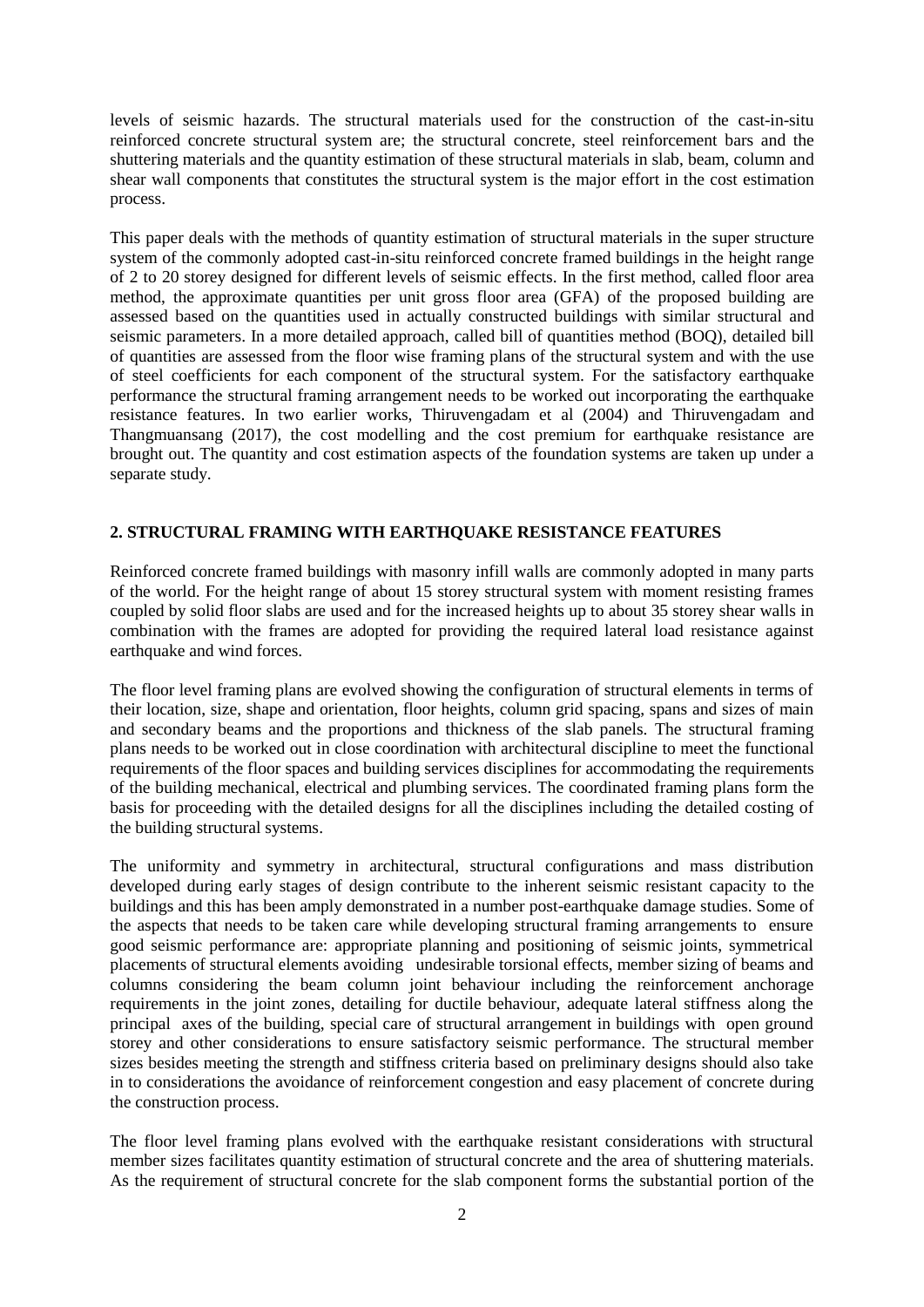total quantity it would be economical to provide optimum floor slab thicknesses. Provision of secondary beams in large sized slab panel would enable the adoption of lesser slab depths.

#### **3.CONCEPT OF QUANTITY MODELLING OF STRUCTURAL SYSTEM**

Under this concept of quantity modelling, the floor wise requirements of the structural quantities are expressed per unit area of the individual floors and the total structural system requirements are expressed per unit built up area of the building. Initially the quantities of structural concrete, steel reinforcement and shuttering materials required for the individual components of the structural system (slabs, beams, supporting columns and shear walls) in a particular floor are expressed as the volume of concrete, weight of steel reinforcement and area of shuttering materials per unit area of the floor under consideration. These floor wise structural quantities of the individual components are then combined to obtain equivalent volume of concrete, weight of steel reinforcement and area of shuttering materials per unit area of the floors as illustrated in Figure 1. The requirement of the structural quantities for the total structural system are obtained by dividing the total quantity requirements by the total built up area of the building structural system. In seismically designed buildings the floor wise quantities will be maximum in the lower most storey and would generally reduce towards the upper storey in buildings with regular configurations. If the structural member sizes are kept same in all the floors then the variation shall be only in steel reinforcement. These aspects of floor wise variations in quantities are brought by the proposed quantity model.



Figure 1. Quantity modelling structural system for 12 Storey Zone V.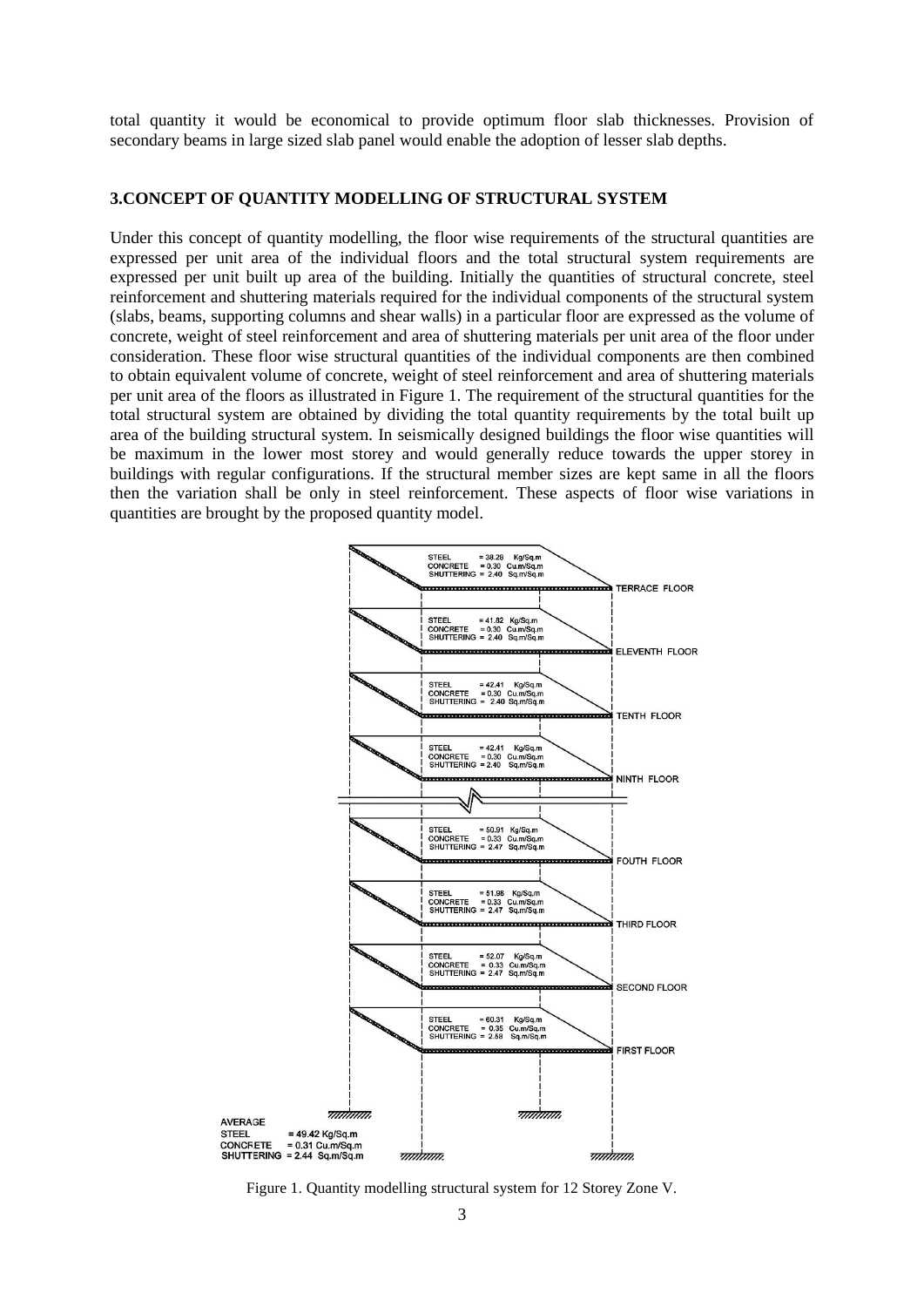The proposed quantity modelling besides forming the basis for determining the structural cost enables for the comparison of the structural materials requirements and cost economics of the comparable alternative structural systems. It also provides the extent of variations in structural quantities in structural system designed for the different levels of seismic hazards and for the evaluation of cost premium for seismic safety.

#### **4. QUANTITY ESTIMATION BY FLOOR AREA METHOD**

In this floor area method, the requirements of structural quantities for the proposed building structural system is obtained using the data base of the quantities used per unit built up area in the similar constructed projects. Similarity is considered in terms of occupancy type, number of storey, column grid spacing defining the beam spans, slab panel sizes and seismic zone of the building location. The total quantities of the structural concrete, steel reinforcement and shuttering requirements of the proposed structural system is obtained by multiplying the respective data base quantity with the total built up floor area of the proposed building. The data obtained from few constructed buildings are given and discussed subsequently in this paper. This method is analogous to the popular square meter cost estimation method used to obtain the building preliminary cost estimates based on the similar constructed building costs.

# **5. QUANTITY ESTIMATION BY BILL OF QUANTITIES METHOD**

## *5.1 General*

In this approach the quantities of structural concrete and the shuttering materials are worked out from the floor wise structural framing plans with the structural member sizes as discussed in the earlier section. The standard method of measurement (SMM) adopted in quantity surveying (QS) practice is used to calculate the volume of the structural concrete and the area of shuttering materials. For calculating the slab quantities the clear slab panel size between the supporting beams are considered. The beam length shall be the clear span between the supporting columns and the depth shall be inclusive of the portion of slab thickness over the beams. For the columns and shear walls, the height shall be taken inclusive of the beam depths in beam-column/shear wall junctions. For determining the required shuttering areas, the clear surface area of the structural members supporting the concrete casting are considered.

#### *5.2 Estimation of steel reinforcement quantities*

The steel reinforcement constitute substantial portion of structural cost compared to the cost of structural concrete and the cost ratio between steel reinforcement and concrete is about 60 per cubic meter of these materials. In the quantity surveying practice the steel reinforcement quantities are obtained by multiplying the volume of structural concrete by the appropriate steel coefficient considered for the structural member. The steel coefficient is defined as the weight of steel reinforcement required per cubic meter of the concrete in the structural member (kg/cum) and would depend on the type, design and detailing requirements of the structural member. Once the member wise concrete quantities and the applicable steel coefficients are known, the floor wise steel reinforcements are calculated and expressed per unit built up area of the floors. For the total structural system, the average steel consumption per cubic meter of concrete is obtained by dividing the total quantity of steel by the total quantity of the concrete used in the system. Use of appropriate steel coefficient for the structural members is an important aspect in the assessment of the steel reinforcement quantities.

Under the earthquake loads, the floor system with its large in plane stiffness provides diaphragm action for the transmission of lateral loads to the vertical framing system. The slab panels and the secondary beams are designed only for gravity loads and their concrete and steel reinforcement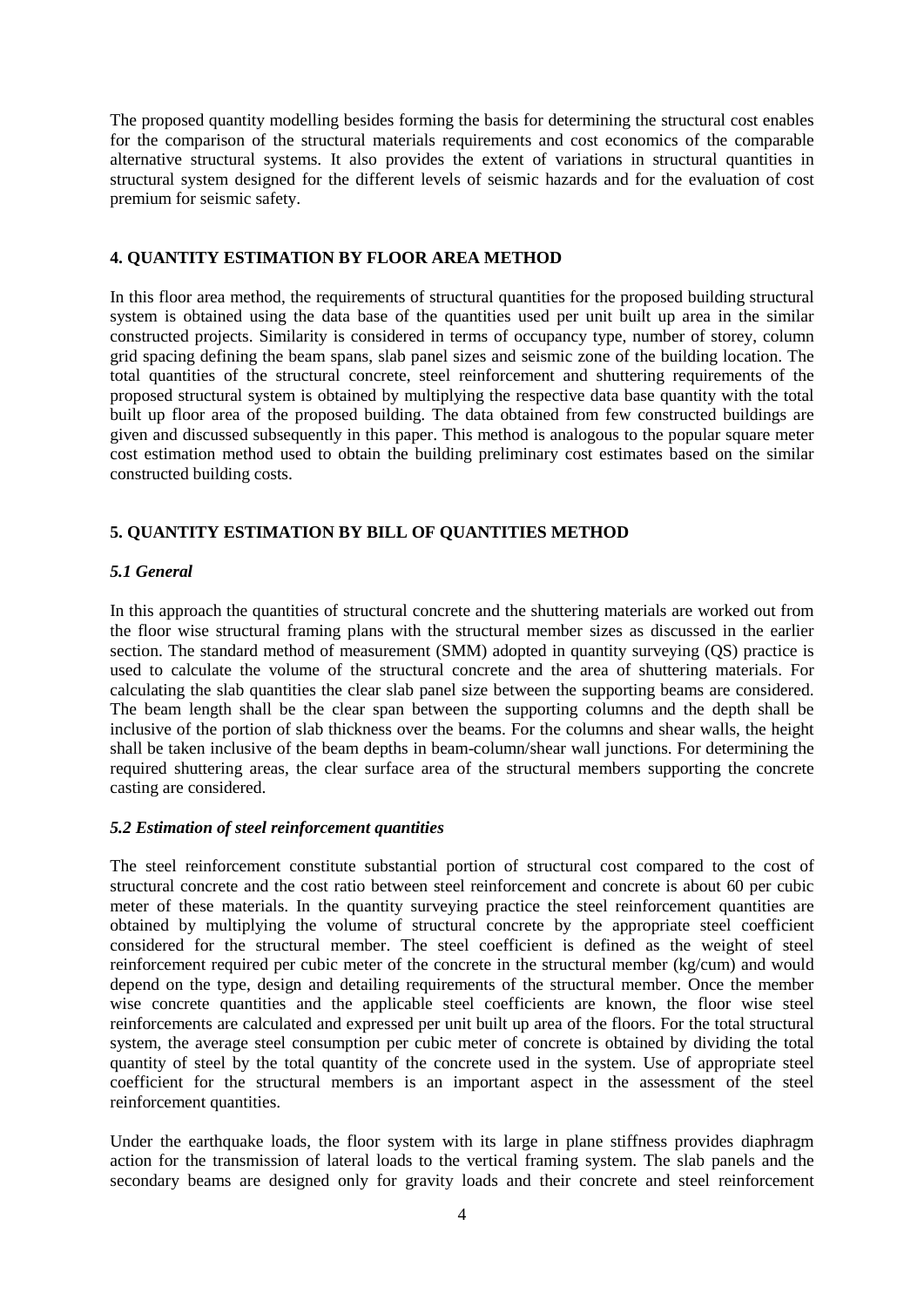requirements and steel coefficients are not considered influenced by the earthquake loads. The beams, columns and shear walls, as earthquake resistance elements, require additional reinforcement over and above the requirements for the gravity load designs. Accordingly the steel coefficients these elements will gets increased with the increased level seismic hazards considered in the design. In high seismic zones, the reinforcement quantity gets increased due to the provision of ductility detailing with closely spaced stirrups.

In the absence of adequate data, quantity surveyors tend to use approximate steel coefficients without adequate considerations for seismic parameters. Any incorrectly assumed steel coefficients in estimation stage would result into variance with the actually executed quantities based on the final structural designs resulting into cost variations and contractual issues. Inaccuracy in the estimation of this major cost item would have bearings in the tender evaluations and final as built contract amount. No published data on this aspect of steel coefficients seems to be available and is generally confined in the documents of the constructed projects.

Keeping in view the above aspects, the present study aims to develop values of steel coefficients for different components of the structural system taking into account the framing arrangement, building heights and varying levels of design seismic forces. The results of the study are considered useful for the quantity estimation of similar structural systems and this type of information needs to be developed for different structural arrangements and occupancy types.

## **6. BUILDING STRUCTURAL SYSTEMS STUDIED**

In this study, quantity estimation of structural materials for office buildings in the height range of 2 to 20 storey are considered. Structural system with moment resisting frames with solid floor slab system are adopted for 2 to 10 storey buildings and frames in combination with shear walls are adopted for 12 to 20 storey buildings. The column grid spacing adopted is 6mx6.5m which is commonly used for office buildings. Solid floor slab panels are provided with secondary beams to reduce the slab thickness. For 2 to 10 storey buildings, the column size varied from 750x750mm to 600x600 mm depending upon the building heights with the main and secondary beam sizes of 350x650 mm and 250mmx450mm respectively. The floor slab thickness adopted is 120mm.



Figure 2. Structural framing plan for 2-10 storey.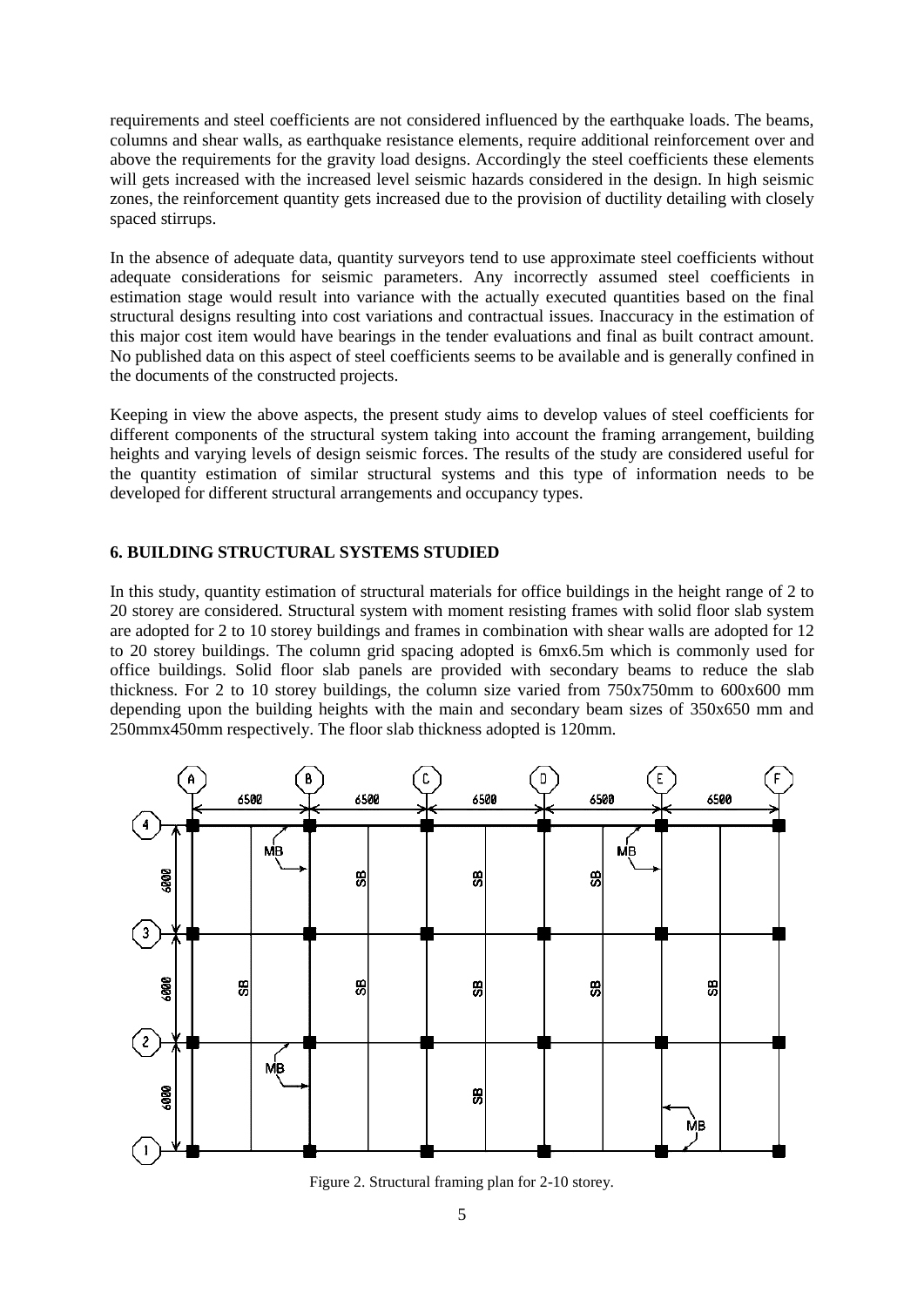The column sizes adopted for 12 to 20 storey building varied from 800mmx800mm to 500mmx500mm.The shear wall length is 3000mm with thickness along the height varying from 350mm to 250mm.The structural arrangement for the typical floor is shown for the two sets of buildings in Figure 2 and Figure 3. The concrete grade of M35 and M30 adopted for columns and shear walls and M25 for floor beams and slabs. The steel reinforcement grade used is Fe 500 and these material grades are as per Indian codes. The structural member sizes are based on preliminary analysis with considerations of reducing reinforcement congestion and durability aspects.



Figure 3. Structural framing plan for 12-20 storey.

#### **7. SEISMIC HAZARDS CONSIDERED**

The ten buildings in the range of 2 to 20 storey mentioned above are designed for four levels of earthquake effects by considering them located in four seismic zones of Indian subcontinent which vary from low to very severe seismic conditions. The seismic parameters of these zones as per Indian seismic code IS 1893 (2002) is shown in Table 1.

| <b>Seismic Zone</b>        | Zone Factor $(Z)$ | Design peak ground<br>accelerations | <b>Seismic intensity</b><br>(MSK 64) scale |  |  |
|----------------------------|-------------------|-------------------------------------|--------------------------------------------|--|--|
| II Low seismic zone        | 0.10              | 0.05 <sub>g</sub>                   | VI or less                                 |  |  |
| III Moderate seismic zone  | 0.16              | 0.08 <sub>g</sub>                   | VII                                        |  |  |
| IV Severe seismic zone     | 0.24              | 0.12g                               | VIII                                       |  |  |
| V Very severe seismic zone | 0.36              | 0.18 <sub>g</sub>                   |                                            |  |  |

Table 1. Seismic parameters of Indian seismic zones.

As per Indian seismic code, the design base shear is calculated as;

$$
V_b = \frac{Z}{2} * \frac{I}{R} \frac{Sa}{g}
$$
 (1)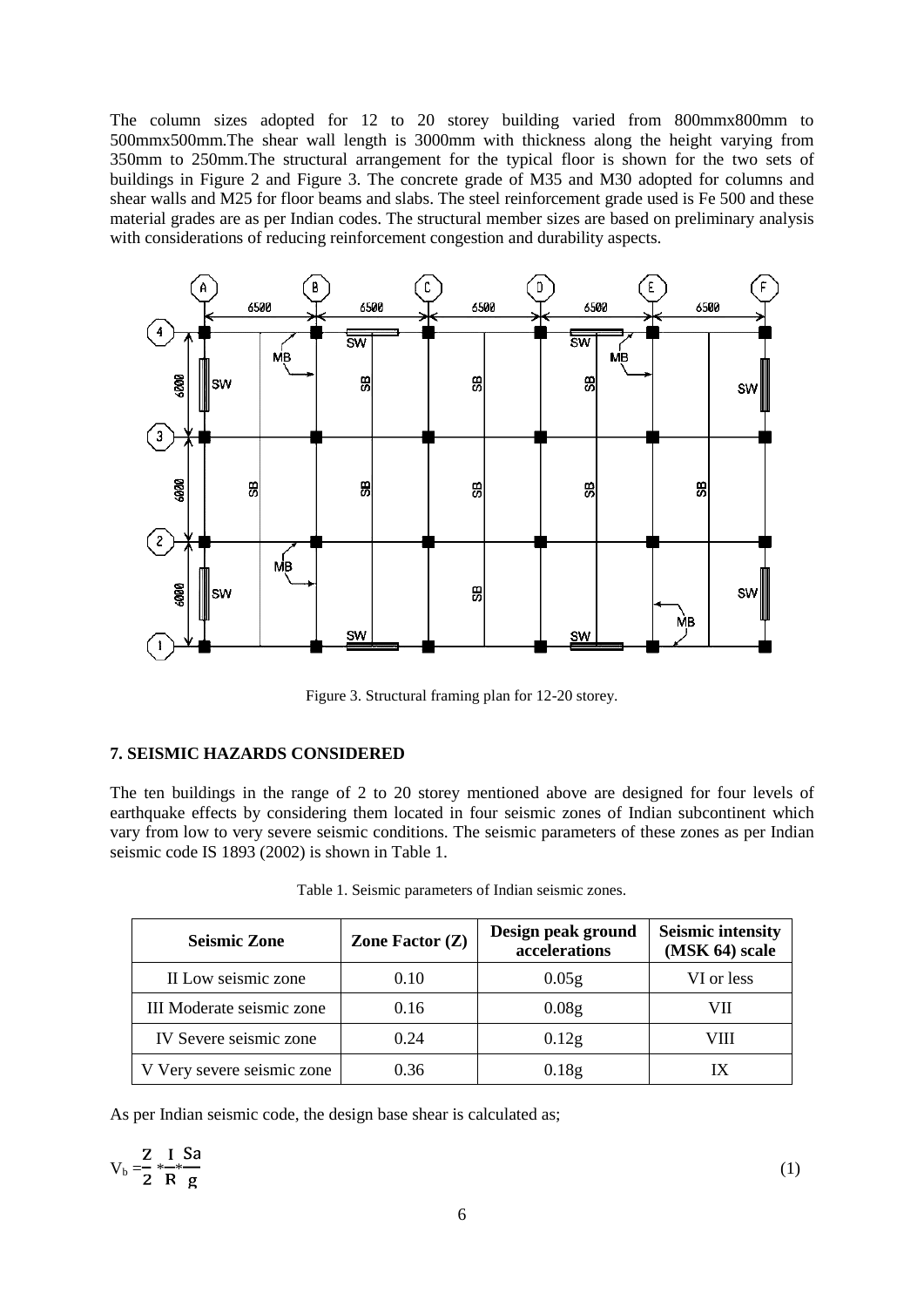Wherein Z, I, R are the seismic zone factor, importance factor and response reduction factor respectively and the ground acceleration coefficient Sa/g is determined based on the response spectra specified in the code.

Response spectrum method of earthquake analysis are carried out using ETABS software on the three dimensional modelling of the structural systems with floor slabs treated as rigid diaphragms. The columns and beams are modelled as line elements and shear walls as in-plane wall elements. The individual member design and detailing for ductility for high seismic zones are done as per Indian seismic code IS 4326(2002). Based on the seismic design and detailing for the ten buildings in each of the four seismic zones, the quantities of structural concrete, steel reinforcement and shuttering materials are worked out for all the 40 cases and the results are tabulated and discussed in the following section.

#### **8. DETERMINATION OF QUANTITIES OF STRUCTURAL MATERIALS**

The requirements of structural concrete, steel reinforcement and shuttering materials per unit gross floor area of the buildings obtained through detailed design and detailing in four seismic zones are shown in Table 2 for 2 to 10 storey buildings and in Table 3 for 12 to 20 storey buildings. For each of the building heights, the increase in steel reinforcement requirements from low seismic (Zone II) to very severe seismic (Zone V) are shown. The increase in structural concrete requirements due to increase in building heights shown are due to increased sizes of columns and main beams. However for each of the building height, the quantities of structural concrete are same as the structural member sizes are kept same in all the seismic zones and only the steel requirement increases with increasing levels of seismic forces in the seismic zones. The results are also shown graphically in Figure 4.

| Build          | Zone         |       |                        |                        |                  | Steel Reinforcement (kg/sq.m) |      | Concrete (cum/sqm) |      |             |              | Shutering (sq.m./sq.m.) |           |      |             |              |
|----------------|--------------|-------|------------------------|------------------------|------------------|-------------------------------|------|--------------------|------|-------------|--------------|-------------------------|-----------|------|-------------|--------------|
|                |              | Col   | <b>MB</b>              | $\mathbf{S}\mathbf{B}$ | <b>Slab</b>      | <b>Total</b>                  | Col  | <b>MB</b>          | SB   | <b>Slab</b> | <b>Total</b> | Col                     | <b>MB</b> | SB   | <b>Slab</b> | <b>Total</b> |
|                | $\mathbf{I}$ | 4.21  | 8.43                   | 2.45                   | 10.40            | 25.49                         | 0.05 | 0.07               | 0.02 | 0.11        | 0.25         | 0.32                    | 0.17      | 0.05 | 1.00        | 1.54         |
| Storey         | III          | 5.05  | 9.95                   | 2.45                   | 10.40            | 27.85                         | 0.05 | 0.07               | 0.02 | 0.11        | 0.25         | 0.32                    | 0.17      | 0.05 | 1.00        | 1.54         |
| $\mathbf{a}$   | IV           | 6.44  | 10.69                  | 2.45                   | 10.40            | 29.98                         | 0.05 | 0.07               | 0.02 | 0.11        | 0.25         | 0.32                    | 0.17      | 0.05 | 1.00        | 1.54         |
|                | $\mathbf{V}$ | 8.66  | 11.95                  | 2.45                   | 10.40            | 33.46                         | 0.05 | 0.07               | 0.02 | 0.11        | 0.25         | 0.32                    | 0.17      | 0.05 | 1.00        | 1.54         |
|                | $\mathbf{I}$ | 4.09  | 8.66                   | 2.45                   | 10.40            | 25.60                         | 0.05 | 0.07               | 0.02 | 0.11        | 0.25         | 0.32                    | 0.17      | 0.05 | 0.87        | 1.41         |
| Storey         | III          | 5.41  | 10.22                  | 2.45                   | 10.40            | 28.48                         | 0.05 | 0.07               | 0.02 | 0.11        | 0.25         | 0.32                    | 0.17      | 0.05 | 0.87        | 1.41         |
| $\overline{a}$ | IV           | 6.50  | $12.14$ 2.45           |                        | 10.40            | 31.49                         | 0.05 | 0.07               | 0.02 | 0.11        | 0.25         | 0.32                    | 0.17      | 0.05 | 0.87        | 1.41         |
|                | $\mathbf{V}$ | 8.46  | 13.43                  | 2.45                   | 10.40            | 34.74                         | 0.05 | 0.07               | 0.02 | 0.11        | 0.25         | 0.32                    | 0.17      | 0.05 | 0.87        | 1.41         |
|                | $\mathbf{I}$ | 9.04  | 10.23                  | 2.45                   | 10.32            | 32.04                         | 0.06 | 0.09               | 0.02 | 0.11        | 0.28         | 0.30                    | 0.16      | 0.05 | 0.87        | 1.38         |
| Storey         | Ш            | 11.09 |                        |                        | 12.90 2.45 10.32 | 36.76                         | 0.06 | 0.09               | 0.02 | 0.11        | 0.28         | 0.30                    | 0.16      | 0.05 | 0.87        | 1.38         |
| $\bullet$      | IV           | 12.55 | 14.06                  | 2.45                   | 10.32            | 39.38                         | 0.06 | 0.09               | 0.02 | 0.11        | 0.28         | 0.30                    | 0.16      | 0.05 | 0.87        | 1.38         |
|                | V            | 14.57 | 17.11                  | 2.45                   | 10.32            | 44.45                         | 0.06 | 0.09               | 0.02 | 0.11        | 0.28         | 0.30                    | 0.16      | 0.05 | 0.87        | 1.38         |
|                | $\mathbf{I}$ | 9.02  | 10.58 2.45             |                        | 10.23            | 32.28                         | 0.06 | 0.09               | 0.02 | 0.11        | 0.28         | 0.31                    | 0.16      | 0.05 | 0.87        | 1.39         |
| Storey         | Ш            | 11.95 | 13.23                  | 2.45                   | 10.23            | 37.86                         | 0.06 | 0.09               | 0.02 | 0.11        | 0.28         | 0.31                    | 0.16      | 0.05 | 0.87        | 1.39         |
| $\infty$       | IV           | 13.87 | 14.57                  | 2.45                   | 10.23            | 41.12                         | 0.06 | 0.09               | 0.02 | 0.11        | 0.28         | 0.31                    | 0.16      | 0.05 | 0.87        | 1.39         |
|                | V            | 17.69 | 18.46                  | 2.45                   | 10.23            | 48.83                         | 0.06 | 0.09               | 0.02 | 0.11        | 0.28         | 0.31                    | 0.16      | 0.05 | 0.87        | 1.39         |
|                | $\mathbf{I}$ | 10.07 |                        |                        | 11.85 2.45 10.22 | 34.59                         | 0.07 | 0.09               | 0.02 | 0.11        | 0.29         | 0.35                    | 0.15      | 0.01 | 0.87        | 1.38         |
| 10 Storey      | Ш            | 12.65 | 14.08                  | 2.45                   | 10.22            | 39.40                         | 0.07 | 0.09               | 0.02 | 0.11        | 0.29         | 0.35                    | 0.15      | 0.01 | 0.87        | 1.38         |
|                | IV           | 15.05 | 17.29                  | 2.45                   | 10.22            | 45.01                         | 0.07 | 0.09               | 0.02 | 0.11        | 0.29         | 0.35                    | 0.15      | 0.01 | 0.87        | 1.38         |
|                | $\mathbf{V}$ |       | 18.46 20.45 2.45 10.22 |                        |                  | 51.58                         | 0.07 | 0.09               | 0.02 | 0.11        | 0.29         | 0.35                    | 0.15      | 0.01 | 0.87        | 1.38         |

Table 2. Quantity modelling for 2 to 10 storey buildings.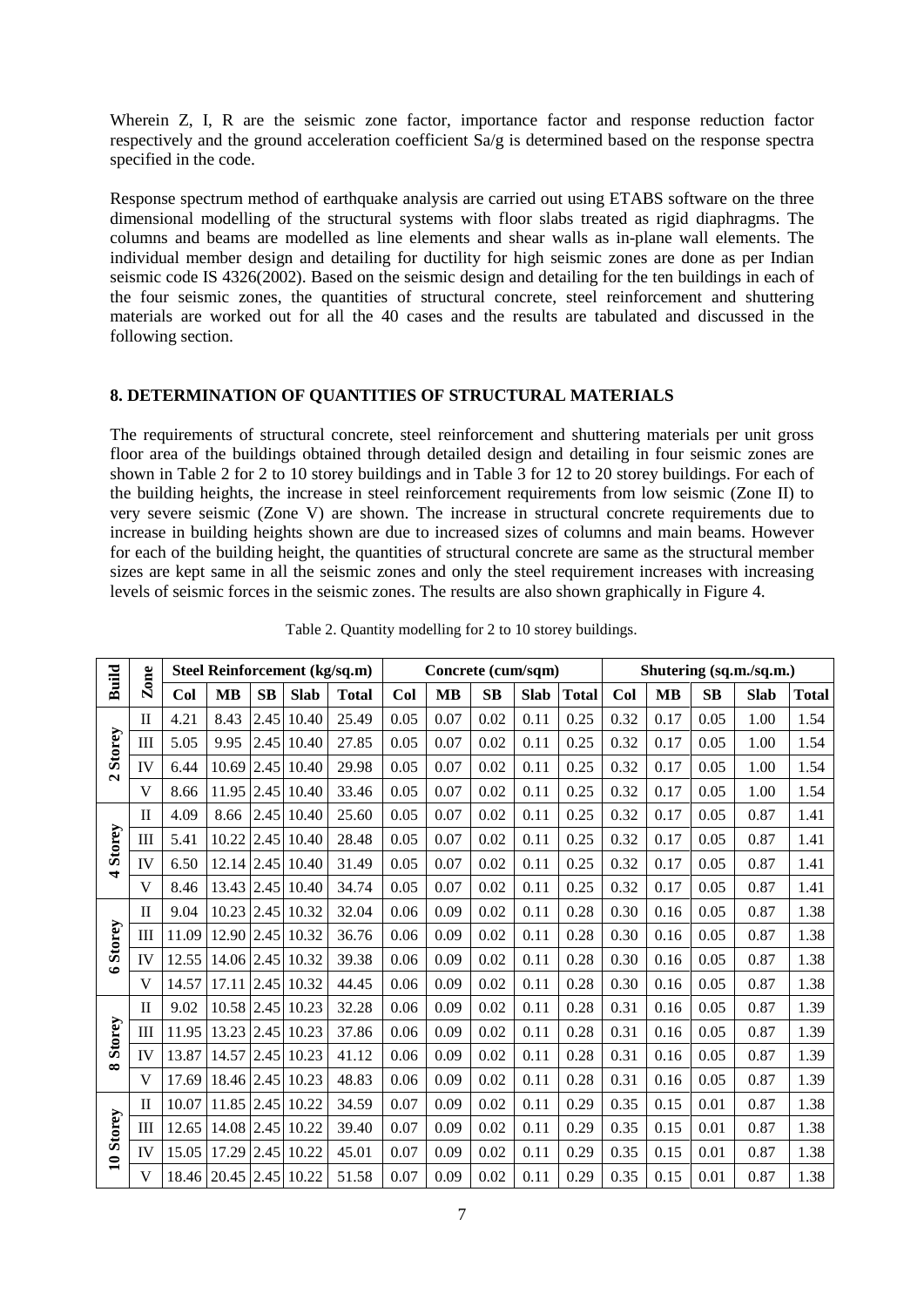| <b>Build</b>            | Zone         | Steel reinforcement (kg/sq.m.) |           |           |           |                                           |                                   |     |           |                                           |           | Concrete(cu.m./sq.m.) |              | Shuttering (sq.m./sq.m.) |           |           |      |      |              |
|-------------------------|--------------|--------------------------------|-----------|-----------|-----------|-------------------------------------------|-----------------------------------|-----|-----------|-------------------------------------------|-----------|-----------------------|--------------|--------------------------|-----------|-----------|------|------|--------------|
|                         |              | Col                            | <b>MB</b> | <b>SW</b> | <b>SB</b> | <b>Slab</b>                               | <b>Total</b>                      | Col | <b>MB</b> | <b>SW</b>                                 | <b>SB</b> | <b>Slab</b>           | <b>Total</b> | Col                      | <b>MB</b> | <b>SW</b> | SB   | Slab | <b>Total</b> |
|                         | $\mathbf H$  | 8.22                           | 12.98     |           |           | $\vert 2.03 \vert 2.48 \vert 13.31 \vert$ | 39.02 0.05 0.09 0.04              |     |           |                                           | 0.02      | 0.13                  | 0.33         | 0.32                     | 0.65      | 0.31      | 0.13 | 1.03 | 2.44         |
| Storey                  | Ш            | 8.22                           | 14.28     |           |           | $2.09$ 2.48 13.31                         | 40.38 0.05 0.09 0.04 0.02         |     |           |                                           |           | 0.13                  | 0.33         | 0.32                     | 0.65      | 0.31      | 0.13 | 1.03 | 2.44         |
| $\overline{12}$         | IV           | 9.52                           | 16.15     |           |           | 2.41 2.48 13.31                           | 43.87                             |     |           | $0.05 \,   0.09 \,   0.04 \,   0.02 \,  $ |           | 0.13                  | 0.33         | 0.32                     | 0.65      | 0.31      | 0.13 | 1.03 | 2.44         |
|                         | $\mathbf{V}$ | 12.16                          | 18.29     |           |           | $3.17$ 2.48 13.31                         | 49.41 0.05 0.09 0.04 0.02         |     |           |                                           |           | 0.13                  | 0.33         | 0.32                     | 0.65      | 0.31      | 0.13 | 1.03 | 2.44         |
|                         | $\mathbf{H}$ | 8.65                           | 13.69     |           |           | $2.04$ 2.48 13.31                         | 40.17 0.05 0.09 0.04 0.02         |     |           |                                           |           | 0.13                  | 0.33         | 0.33                     | 0.65      | 0.31      | 0.13 | 1.02 | 2.44         |
| Storey                  | Ш            | 8.65                           | 14.94     |           |           | $2.16$ 2.48 13.31                         | 41.54 0.05 0.09 0.04 0.02         |     |           |                                           |           | 0.13                  | 0.33         | 0.33                     | 0.65      | 0.31      | 0.13 | 1.02 | 2.44         |
| $\overline{\mathbf{1}}$ | IV           | 10.30                          | 16.39     |           |           | 2.39 2.48 13.31                           | 44.87 0.05 0.09 0.04 0.02         |     |           |                                           |           | 0.13                  | 0.33         | 0.33                     | 0.65      | 0.31      | 0.13 | 1.02 | 2.44         |
|                         | $\mathbf{V}$ | 12.71                          | 19.52     |           |           | $3.18$ 2.48 13.31                         | 51.20   0.05   0.09   0.04   0.02 |     |           |                                           |           | 0.13                  | 0.33         | 0.33                     | 0.65      | 0.31      | 0.13 | 1.02 | 2.44         |
|                         | $\mathbf{I}$ | 10.94                          | 13.87     |           |           | $2.15$ 2.46 13.09                         | 42.51 0.07 0.09 0.04 0.02         |     |           |                                           |           | 0.12                  | 0.34         | 0.36                     | 0.65      | 0.31      | 0.13 | 1.02 | 2.47         |
| Storey                  | Ш            | 10.94                          | 15.03     |           |           | 2.23 2.46 13.09                           | 43.75 0.07 0.09 0.04 0.02         |     |           |                                           |           | 0.12                  | 0.34         | 0.36                     | 0.65      | 0.31      | 0.13 | 1.02 | 2.47         |
| $\mathbf{a}$            | IV           | 11.22                          | 17.49     |           |           | $2.40$ $2.46$ 13.09                       | 46.66 0.07 0.09 0.04 0.02         |     |           |                                           |           | 0.12                  | 0.34         | 0.36                     | 0.65      | 0.31      | 0.13 | 1.02 | 2.47         |
|                         | $\mathbf{V}$ | 13.32                          | 20.95     |           |           | $3.17$ 2.46 13.09                         | 52.99 0.07 0.09 0.04 0.02         |     |           |                                           |           | 0.12                  | 0.34         | 0.36                     | 0.65      | 0.31      | 0.13 | 1.02 | 2.47         |
|                         | $\mathbf{I}$ | 11.36                          | 13.34     |           |           | $2.11$   $2.45$   $13.05$                 | 42.31 0.07 0.09 0.04 0.02         |     |           |                                           |           | 0.12                  | 0.34         | 0.39                     | 0.65      | 0.31      | 0.13 | 1.02 | 2.49         |
| Storey                  | Ш            | 11.36                          | 15.12     |           |           | $\vert 2.18 \vert 2.45 \vert 13.05 \vert$ | 44.16 0.07 0.09 0.04 0.02         |     |           |                                           |           | 0.12                  | 0.34         | 0.39                     | 0.65      | 0.31      | 0.13 | 1.02 | 2.49         |
| $\overline{18}$         | IV           | 11.86                          | 17.63     |           |           | $2.33$ $2.45$ 13.05                       | 47.32 0.07 0.09 0.04 0.02         |     |           |                                           |           | 0.12                  | 0.34         | 0.39                     | 0.65      | 0.31      | 0.13 | 1.02 | 2.49         |
|                         | $\mathbf{V}$ | 13.97                          | 21.65     |           |           | $3.17$ $2.45$ 13.05                       | 54.29 0.07 0.09 0.04 0.02         |     |           |                                           |           | 0.12                  | 0.34         | 0.39                     | 0.65      | 0.31      | 0.13 | 1.02 | 2.49         |
|                         | $\mathbf{I}$ | 12.66                          | 15.21     |           |           | $2.14$ 2.44 13.03                         | 45.48 0.07 0.09 0.04 0.02         |     |           |                                           |           | 0.12                  | 0.34         | 0.40                     | 0.65      | 0.30      | 0.13 | 1.02 | 2.50         |
| Storey                  | Ш            | 12.66                          | 16.85     |           |           | $\left  2.20 \right  2.44 \right  13.03$  | 47.18 0.07 0.09 0.04 0.02         |     |           |                                           |           | 0.12                  | 0.34         | 0.40                     | 0.65      | 0.30      | 0.13 | 1.02 | 2.50         |
| $\overline{20}$         | IV           | 12.86                          | 19.13     |           |           | $2.44$ $2.44$ 13.03                       | 49.90 0.07 0.09 0.04 0.02         |     |           |                                           |           | 0.12                  | 0.34         | 0.40                     | 0.65      | 0.30      | 0.13 | 1.02 | 2.50         |
|                         | $\mathbf{V}$ | 14.32                          | 21.82     |           |           | $3.26$ 2.44 13.03                         | $54.87$ 0.07 0.09 0.04 0.02       |     |           |                                           |           | 0.12                  | 0.34         | 0.40                     | 0.65      | 0.30      | 0.13 | 1.02 | 2.50         |

Table 3. Quantity modelling for 12 to 20 storey buildings.



Figure 4. Requirement of steel reinforcement requirement (kg/sq.m.).

The Table 4 show the calculated values of the steel reinforcement coefficients for the individual components of the structural system for the four seismic zones. The average steel coefficient for the total structural system obtained by dividing the total steel reinforcement quantity by the total concrete quantity is also shown. It is important to recognize that the steel reinforcement requirements are sensitive to the structural member sizes adopted in the design. While the adoption of restricted member sizes will increase the quantity of steel reinforcement per unit floor area as well the steel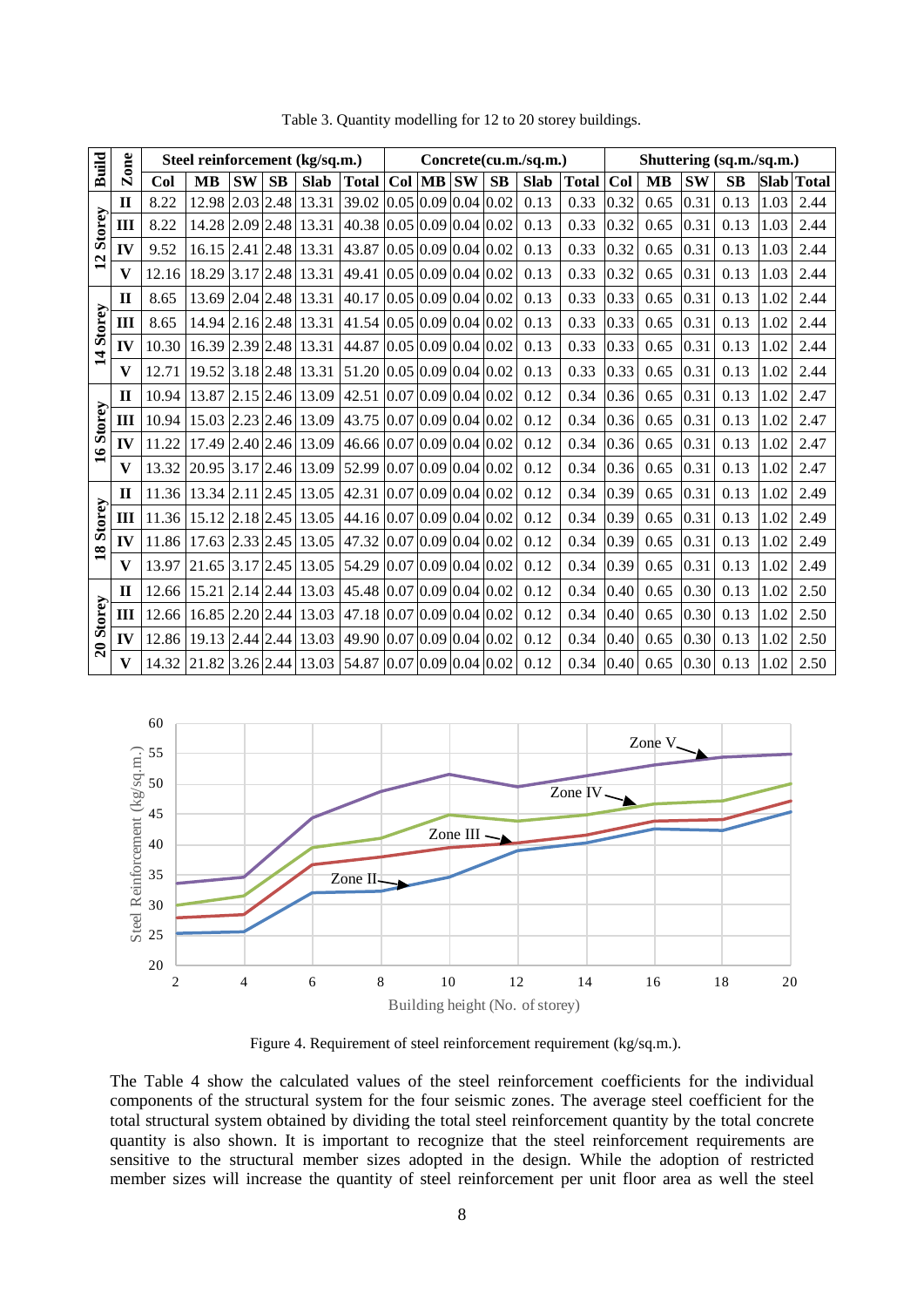coefficient for individual members, the adoption of somewhat liberal member sizes would reduce these values. The reported values are for the in between situation for the member sizes kept with a view to avoid higher cross sectional steel percentages in members for reducing the reinforcement congestion to ensure defect free concrete placement and dense concrete for durability.

| Bldg           | Zone         | Col    | MB     | <b>SB</b> | <b>Slab</b> | Average<br>$\ast$ | Bldg            | Zone         | COL    | <b>SW</b> | <b>MB</b> | <b>SB</b> | <b>Slab</b> | Average<br>* |
|----------------|--------------|--------|--------|-----------|-------------|-------------------|-----------------|--------------|--------|-----------|-----------|-----------|-------------|--------------|
|                | $\mathbf{I}$ | 84.20  | 120.43 | 122.50    | 94.55       | 101.96            |                 | $\rm II$     | 164.40 | 50.75     | 144.22    | 124.00    | 102.38      | 118.40       |
| Storey         | III          | 101.00 | 142.14 | 122.50    | 94.55       | 111.40            | Storey          | Ш            | 164.40 | 52.25     | 158.67    | 124.00    | 102.38      | 122.36       |
| $\mathbf{N}$   | IV           | 128.80 | 152.71 | 122.50    | 94.55       | 119.92            | $\overline{12}$ | IV           | 190.40 | 60.25     | 179.44    | 124.00    | 102.38      | 132.93       |
|                | V            | 173.20 | 170.71 | 122.50    | 94.55       | 133.84            |                 | V            | 243.20 | 79.25     | 203.22    | 124.00    | 102.38      | 149.72       |
|                | $\mathbf{I}$ | 81.80  | 123.71 | 122.50    | 94.55       | 102.40            |                 | $_{\rm II}$  | 173.00 | 51.00     | 152.11    | 124.00    | 102.38      | 121.72       |
| Storey         | Ш            | 108.20 | 146.00 | 122.50    | 94.55       | 113.92            | 14 Storey       | Ш            | 173.00 | 54.00     | 166.00    | 124.00    | 102.38      | 125.88       |
| $\overline{a}$ | IV           | 130.00 | 173.43 | 122.50    | 94.55       | 125.96            |                 | IV           | 206.00 | 59.75     | 182.11    | 124.00    | 102.38      | 139.97       |
|                | V            | 169.20 | 191.86 | 122.50    | 94.55       | 138.96            |                 | V            | 254.20 | 79.50     | 216.89    | 124.00    | 102.38      | 155.15       |
|                | $\mathbf{I}$ | 150.67 | 113.67 | 122.50    | 93.82       | 114.43            | 16 Storey       | П            | 156.29 | 53.75     | 154.11    | 123.00    | 109.08      | 125.02       |
| Storey         | III          | 184.83 | 143.33 | 122.50    | 93.82       | 131.29            |                 | Ш            | 156.29 | 55.75     | 167.00    | 123.00    | 109.08      | 128.68       |
| $\bullet$      | IV           | 209.17 | 156.22 | 122.50    | 93.82       | 140.64            |                 | IV           | 160.29 | 60.00     | 194.33    | 123.00    | 109.08      | 137.24       |
|                | V            | 242.83 | 190.11 | 122.50    | 93.82       | 158.75            |                 | V            | 190.29 | 79.25     | 232.78    | 123.00    | 109.08      | 155.85       |
|                | $\mathbf{I}$ | 150.33 | 117.56 | 122.50    | 93.00       | 115.29            |                 | $_{\rm II}$  | 162.29 | 52.75     | 148.22    | 122.50    | 108.75      | 124.44       |
| Storey         | III          | 199.17 | 147.00 | 122.50    | 93.00       | 135.21            | 18 Storey       | Ш            | 162.29 | 54.50     | 168.00    | 122.50    | 108.75      | 129.88       |
| $\infty$       | IV           | 231.17 | 161.89 | 122.50    | 93.00       | 146.86            |                 | IV           | 169.43 | 58.25     | 195.89    | 122.50    | 108.75      | 139.18       |
|                | V            | 294.83 | 205.11 | 122.50    | 93.00       | 174.39            |                 | V            | 199.57 | 79.25     | 240.56    | 122.50    | 108.75      | 159.67       |
|                | $\mathbf{I}$ | 143.86 | 131.67 | 122.50    | 92.91       | 119.28            |                 | $\mathbf{I}$ | 180.86 | 53.50     | 169.00    | 122.00    | 108.58      | 133.76       |
| 10 Storey      | III          | 180.71 | 156.44 | 122.50    | 92.91       | 135.86            | 20 Storey       | Ш            | 180.86 | 55.00     | 187.22    | 122.00    | 108.58      | 138.76       |
|                | IV           | 215.00 | 192.11 | 122.50    | 92.91       | 155.21            |                 | IV           | 183.71 | 61.00     | 212.56    | 122.00    | 108.58      | 146.76       |
|                | V            | 263.71 | 227.22 | 122.50    | 92.91       | 177.86            |                 | V            | 204.57 | 81.50     | 242.44    | 122.00    | 108.58      | 161.38       |

Table 4. Calculated steel coefficients (kg/cum) for 2 to 20 storey buildings.

\*Average steel coefficient (kg/cum) for the total structural system.

Another aspect that influences the steel reinforcement requirement unit floor area is the floor area factor. Although there is increase in quantum of steel reinforcement with increase in building height with associated increase in total floor area the increase in steel quantity is not in the same proportion as that of the quantum of floor area increase. For higher building height with more floor area the requirement of steel per unit floor area could come down in comparison with lower building height with lesser floor area.

Based on the present study, Table 5 shows the suggested values of average steel coefficient for the individual components of the structural system for four seismic zones for use in quantity estimation process. The average steel coefficient values for the total structural system is also shown in Table 5for different seismic zones. Although the suggested values have the limitation that they been derived for a specific column grid size, it is considered useful the quantity estimation for structural systems with similar structural parameters. More research is being done with other column grid sizes for improving the proposed quantity estimation approach.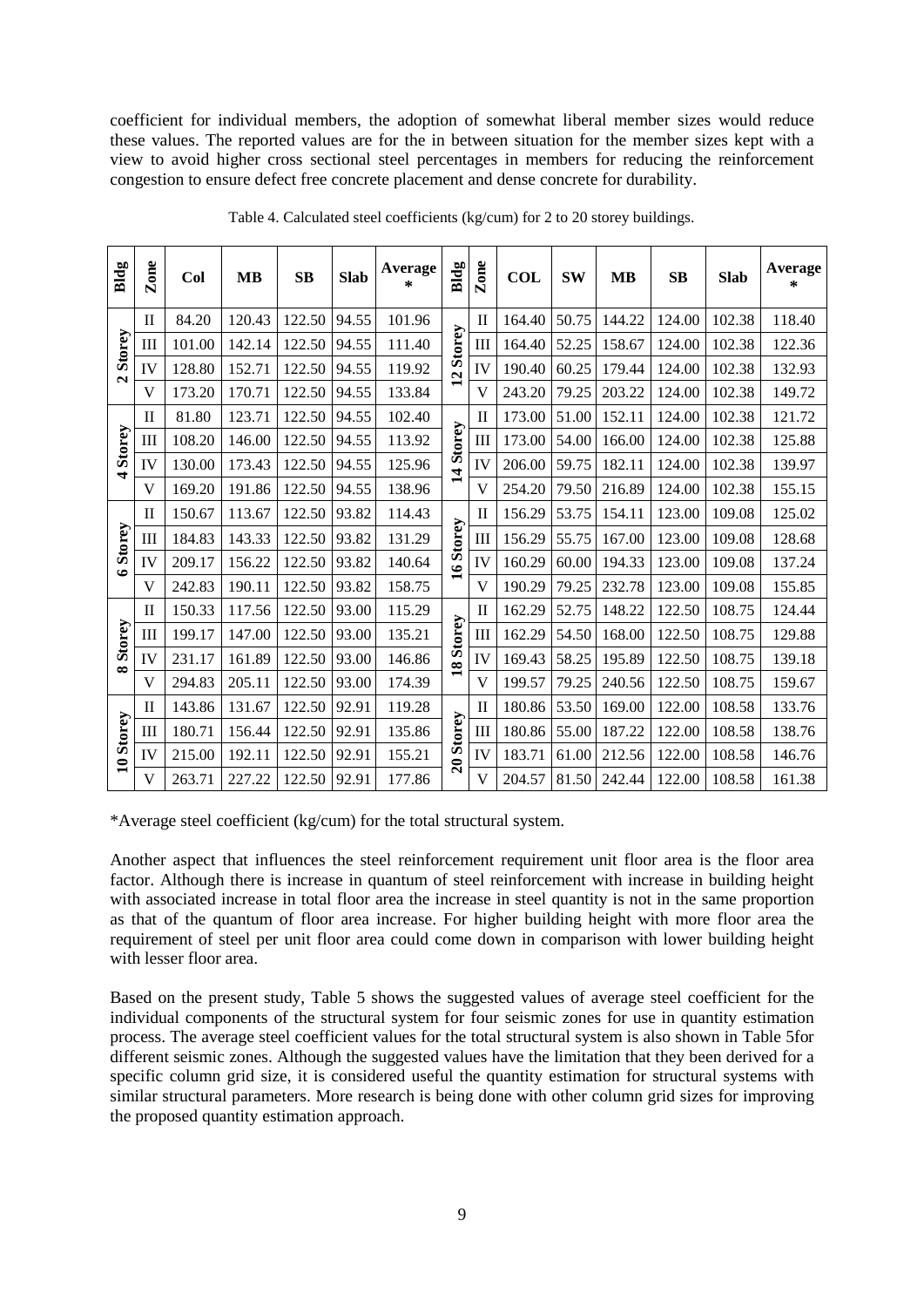| <b>Bldg</b>                                           | Zone | Col | <b>Beams</b> | Average* | <b>Bldg</b>                                       | Zone         | Col | <b>SW</b> | <b>Beams</b> | Average* |
|-------------------------------------------------------|------|-----|--------------|----------|---------------------------------------------------|--------------|-----|-----------|--------------|----------|
|                                                       | П    | 90  | 125          | 100      |                                                   | $\mathbf H$  | 160 | 50        | 160          | 120      |
| 4                                                     | III  | 110 | 150          | 115      | $\mathbf{1}$                                      | Ш            | 180 | 50        | 170          | 125      |
| Storey<br>$\boldsymbol{\mathfrak{s}}$<br>$\mathbf{z}$ | IV   | 130 | 175          | 130      | Storey<br>$\mathbf{c}$<br>$\overline{12}$         | IV           | 200 | 60        | 180          | 135      |
|                                                       | V    | 175 | 200          | 140      |                                                   | V            | 200 | 80        | 220          | 155      |
|                                                       | П    | 150 | 150          | 115      |                                                   | $\mathbf I$  | 170 | 60        | 170          | 125      |
| L<br>$\mathbf{e}$                                     | III  | 200 | 175          | 130      | $\mathbf{1}$                                      | III          | 200 | 60        | 180          | 130      |
| Storey<br>LΩ.                                         | IV   | 225 | 200          | 145      | Storey<br>$\mathbf{c}$<br>15                      | IV           | 200 | 80        | 200          | 140      |
|                                                       | V    | 250 | 225          | 160      |                                                   | V            | 220 | 80        | 240          | 160      |
|                                                       | П    | 175 | 150          | 120      |                                                   | $\mathbf{I}$ | 180 | 60        | 180          | 135      |
| Storey<br>$\mathbf{a}$                                | III  | 200 | 175          | 140      | $\overline{\mathbf{c}}$<br>Storey<br>$\mathbf{c}$ | Ш            | 200 | 60        | 190          | 140      |
| $\mathbf{c}$<br>$\infty$                              | IV   | 250 | 200          | 160      | $\overline{\mathbf{18}}$                          | IV           | 220 | 80        | 220          | 150      |
|                                                       | V    | 300 | 225          | 180      |                                                   | V            | 230 | 80        | 250          | 160      |

Table 5. Suggested steel coefficients (kg/cum) for structural members.

\*Average steel coefficient (kg/cum) for the total structural system. Steel coefficients for solid slabs 100 kg/cum and for secondary beams 125 kg/cum.



Figure 5. Requirement of structural concrete and shuttering per sq.m. of floor area.

## **9. QUANTITIES OF STRUCTURAL MATERIALS IN CONSTRUCTED BUILDINGS**

A compilation of the quantities of the structural concrete and steel reinforcement used per square meter of the built up area of the buildings of different occupancy types designed and constructed in seismic zones of India is shown in Table 6. These buildings are in the height range of 4 to 23 storey and provided with moment resisting frames with solid floor slabs and some of the taller ones are with shear walls in combination with the frames.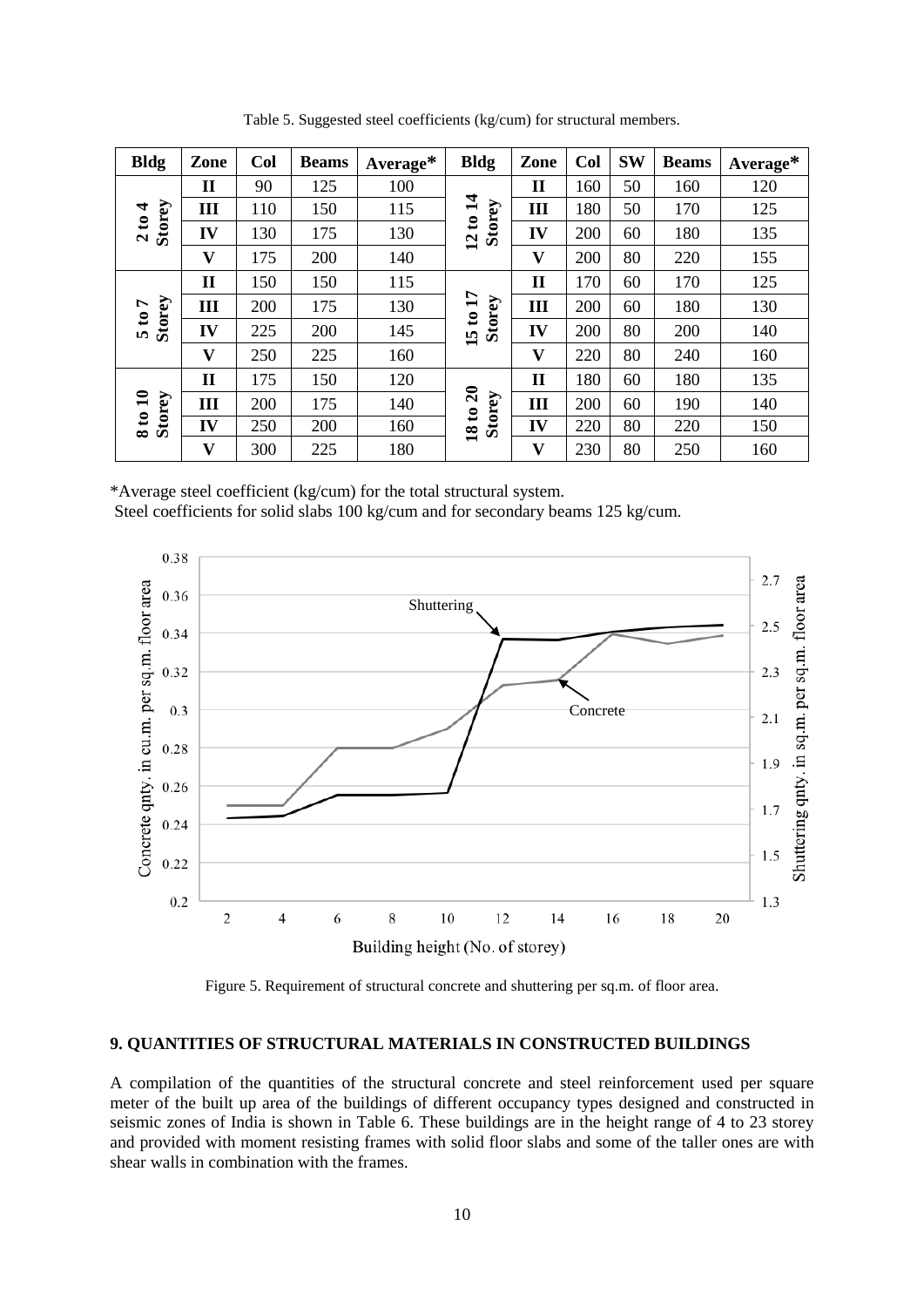The quantity of the structural concrete and steel reinforcement per square meter of the built up area vary between 0.25cum to 0.30 cum and 30 kg to 55 kg respectively and these values broadly fall in the range of values presented in the present study. Efforts are continuing to compile more such data from seismically designed and constructed buildings.

| SI.<br>No.              | <b>Building</b><br>Height/<br><b>Seismic Zone</b> | <b>Structural</b><br><b>Concrete</b><br>cum/sq.m. | <b>Steel</b><br>Reinf.<br>(kg/sq.m) | SI.<br>No.       | <b>Building</b><br>Height/Seismic<br>Zone | <b>Structural</b><br><b>Concrete</b><br>cum/sq.m. | <b>Steel</b><br>Reinf.<br>(kg/sq.m) |  |
|-------------------------|---------------------------------------------------|---------------------------------------------------|-------------------------------------|------------------|-------------------------------------------|---------------------------------------------------|-------------------------------------|--|
|                         | Residential                                       |                                                   |                                     | $\boldsymbol{9}$ | Residential                               |                                                   |                                     |  |
| $\mathbf{1}$            | $(B+G+28)/IV$                                     | 0.32                                              | 59                                  |                  | $(B+G+11)/IV$                             | 0.27                                              |                                     |  |
| $\overline{2}$          | Residential                                       | 0.33                                              | 59.20                               | 10               | Office                                    | 0.25                                              | 48.00                               |  |
|                         | $(B+G+19)/IV$                                     |                                                   |                                     |                  | 8 Storey/IV                               |                                                   |                                     |  |
| $\overline{\mathbf{3}}$ | Residential                                       | 0.27                                              | 53                                  | 11               | Office                                    | 0.30                                              | 51.00                               |  |
|                         | $(B+G+22)/IV$                                     |                                                   |                                     |                  | 14 Storey/IV                              |                                                   |                                     |  |
| $\overline{\mathbf{4}}$ | Residential                                       | 0.38                                              | 62.00                               | 12               | Commercial                                | 0.30                                              | 47.00                               |  |
|                         | $(B+G+25)/IV$                                     |                                                   |                                     |                  | $(3B + G + 4)/IV$                         |                                                   |                                     |  |
| 5                       | Residential                                       | 0.29                                              |                                     | 13               | Laboratory                                | 0.28                                              | 42.00                               |  |
|                         | $(B+G+18)/IV$                                     |                                                   |                                     |                  | $(B+G+4)/IV$                              |                                                   |                                     |  |
| 6                       | Residential                                       | 0.25                                              |                                     |                  | Office                                    |                                                   | 42.00                               |  |
|                         | $(B+G+11)/IV$                                     |                                                   |                                     | 14               | $(B+G+4)/II$                              | 0.24                                              |                                     |  |
| 7                       | Residential                                       |                                                   |                                     |                  | Hospital                                  |                                                   |                                     |  |
|                         | $(B+G+18)/IV$                                     | 0.27                                              |                                     | 15               | $(B+G+5)/IV$                              | 0.26                                              | 48.00                               |  |
| 8                       | Residential                                       |                                                   |                                     |                  | Hospital                                  |                                                   |                                     |  |
|                         | $(2B + G + 17)/IV$                                | 0.29                                              |                                     | 16               | $(B+G+4)/IV$                              | 0.30                                              | 46.00                               |  |

Table 6. Structural Quantities in constructed buildings.

The structural system for above buildings are with Moment resisting frames with solid slabs.

The taller buildings are with shear walls.

B+G+16 indicate one basement +Ground floor +16 upper floors.

# **10. SUMMARY OF THE STUDY RESULTS**

This study presents methods for the quantity estimation of structural materials in reinforced concrete building structural systems using simple parametric quantity modelling concepts accounting three major influencing parameters; number of storey, structural configurations and seismic hazard levels defined by the seismic zones. The application of these methods require data base on structural materials requirements generated through detailed analysis and design of structural systems and from the as built quantities data of seismically designed and constructed buildings.

Towards the objective, the study has considered structural systems for ten building heights from 2 to 20 storey, office type occupancy, with 6mx6.5m column grids and carried out seismic analysis and design for four seismic hazard levels as per the Indian seismic zones and generated data for the forty design cases on the requirement structural concrete, steel reinforcement and shuttering materials. The results of the study are summarized as under:

The requirement of the structural concrete per square meter of the gross floor area varies from 0.25 to 0.34 cum and the shuttering area varies from 1.35 to 2.50 sq.m corresponding to the building height variation of 2 to 20 storey. The percentage increase in concrete quantity for 10 storey and 20 storey buildings over the 2 storey building case are 16% and 40% respectively.